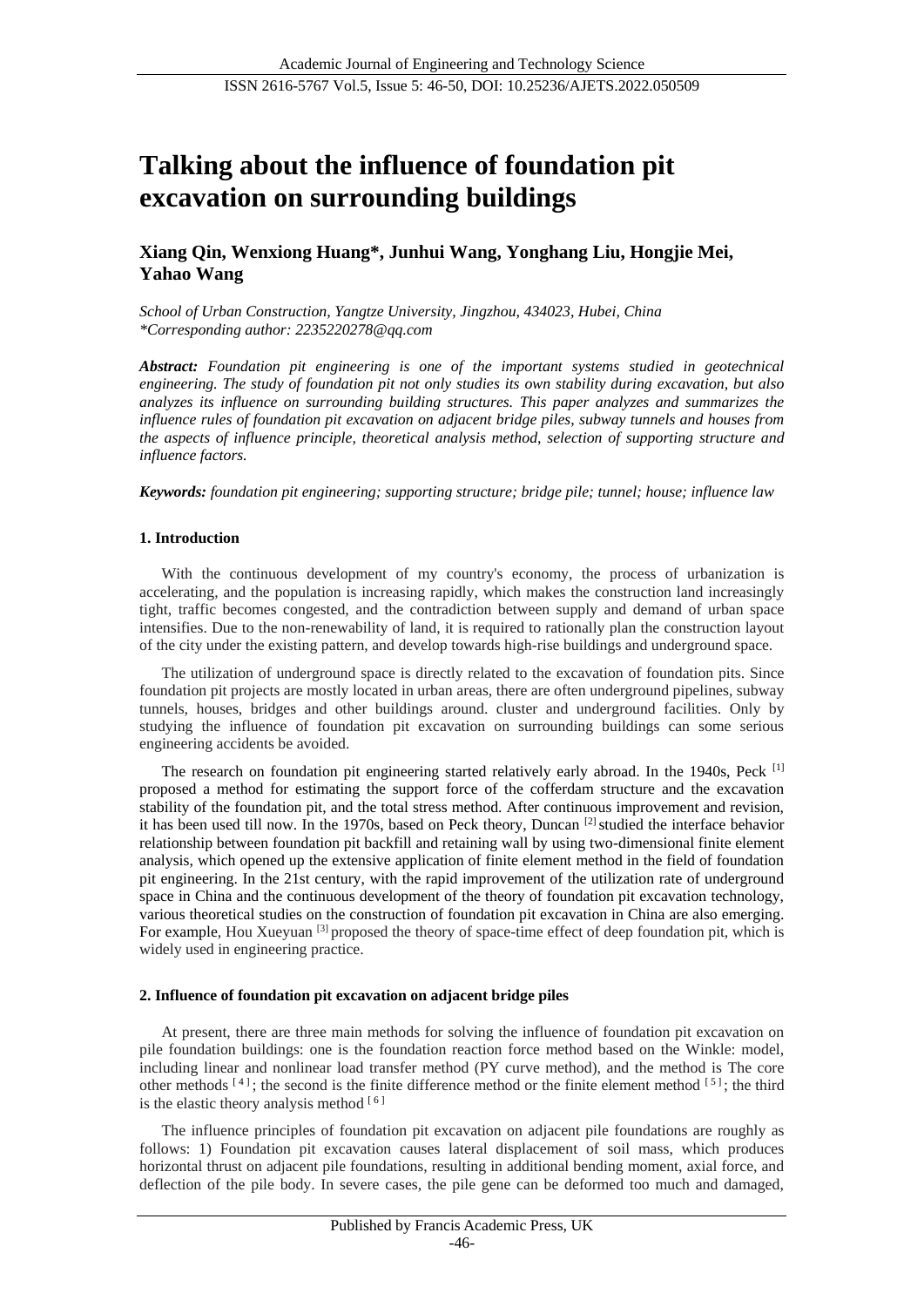## ISSN 2616-5767 Vol.5, Issue 5: 46-50, DOI: 10.25236/AJETS.2022.050509

thereby causing the instability of the superstructure supported by it; 2) The vertical settlement of the soil caused by the excavation of the foundation pit produces negative frictional resistance to the pile body. As a result, the pile body sinks or lifts up, thereby weakening the bearing capacity of the pile foundation. When the pile body settles unevenly, additional stress is generated on the supporting superstructure, resulting in cracking and damage [7].

It can be seen from the above influence principles that when the foundation pit is excavated, the adjacent pile foundation structure will be deformed by the corresponding horizontal and vertical displacement, bending moment and axial force of the pile body due to the earth pressure of the surrounding soil. Therefore, it is necessary to do a good foundation pit supporting structure during the excavation process of the foundation pit, and the advantages, disadvantages and adaptability of different supporting structures are also different, and it is necessary to choose according to the specific environmental conditions:

1) When the foundation pit is under the bridge (such as the excavation of the foundation pit on the road under the viaduct), due to the restriction of the clearance under the bridge and the construction space of the piers on both sides, the construction method and support plan that require a large construction space are not applicable. For example, the supporting structure of the underground diaphragm wall requires certain construction environment requirements for the layout of the support, and the space is too small to be constructed. It is suitable for foundation pit engineering in complex environments such as narrow construction space, poor site conditions and dense buildings.

2) When the area of the excavation foundation pit is large or narrow, not all excavation sections are close to the pile foundation. Considering the economy of the support scheme, different support structures should be arranged according to the actual situation. In the secondary affected area far away from the pile foundation, the stability of the foundation pit itself is mainly considered, and a supporting scheme with relatively low cost and weak supporting effect can be adopted for supporting (such as grading excavation, soil nailing wall) and ordinary cement-soil walls, etc.); and in the main affected area close to the pile foundation, not only the stability of the foundation pit itself, but also the influence of the excavation of the foundation pit on the adjacent pile foundation should be considered. A good support plan should be used for foundation pit support (such as SMW construction method, pile row, underground diaphragm wall, etc.).

Of course, the influence of foundation pit excavation on the pile foundation is also related to various other factors, such as the distance or positional relationship between the two, the hardness of the stratum, the depth-to-width ratio of the foundation pit, the Foundation burial depth, foundation pit excavation construction methods and support schemes, etc. Generally speaking, as the distance between the excavated foundation pit and the pile foundation increases, after the foundation pit is excavated, the displacement and deformation of the pile foundation will decrease accordingly, and the maximum bending moment of the pile body will move up  $[8]$ ; When the pile foundation is excavated and unloaded in a full circle, the vertical displacement generated by the pile foundation will not rebound after the excavation is completed, and when the pile foundation is unloaded in a half circle, it will take a period of time after the excavation ends. The vertical displacement generated by the pile foundation will partially rebound. When the excavation foundation pit is in the hard soil layer, the adjacent pile foundation will produce vertical settlement, and when the excavation foundation pit is in the soft soil layer, the pile foundation may produce vertical upward displacement after excavation  $[9]$ . Usually, the displacement and deformation of the adjacent pile foundation will increase with the increase of the depth-to-width ratio of the excavated foundation pit, and decrease with the increase of the buried depth of the pile foundation itself.

Moreover, the use of different supporting schemes has a significant impact on the pile foundation, increasing the strength and stiffness of the supporting structure, increasing the burial depth of the retaining pile and wall structure, and adding supports and anchors, etc. The deformation and displacement of the pile foundation during the excavation of the foundation pit will be reduced accordingly.

#### **3. Influence of foundation pit excavation on adjacent tunnels**

The influence principle of foundation pit excavation tunnel is: the foundation pit excavation leads to the unloading of the stress at the bottom of the pit, the enclosure structure will move into the pit, and the horizontal pressure on the side of the tunnel close to the foundation pit decreases, which in turn causes the horizontal displacement of the tunnel into the pit. When the excavation depth of the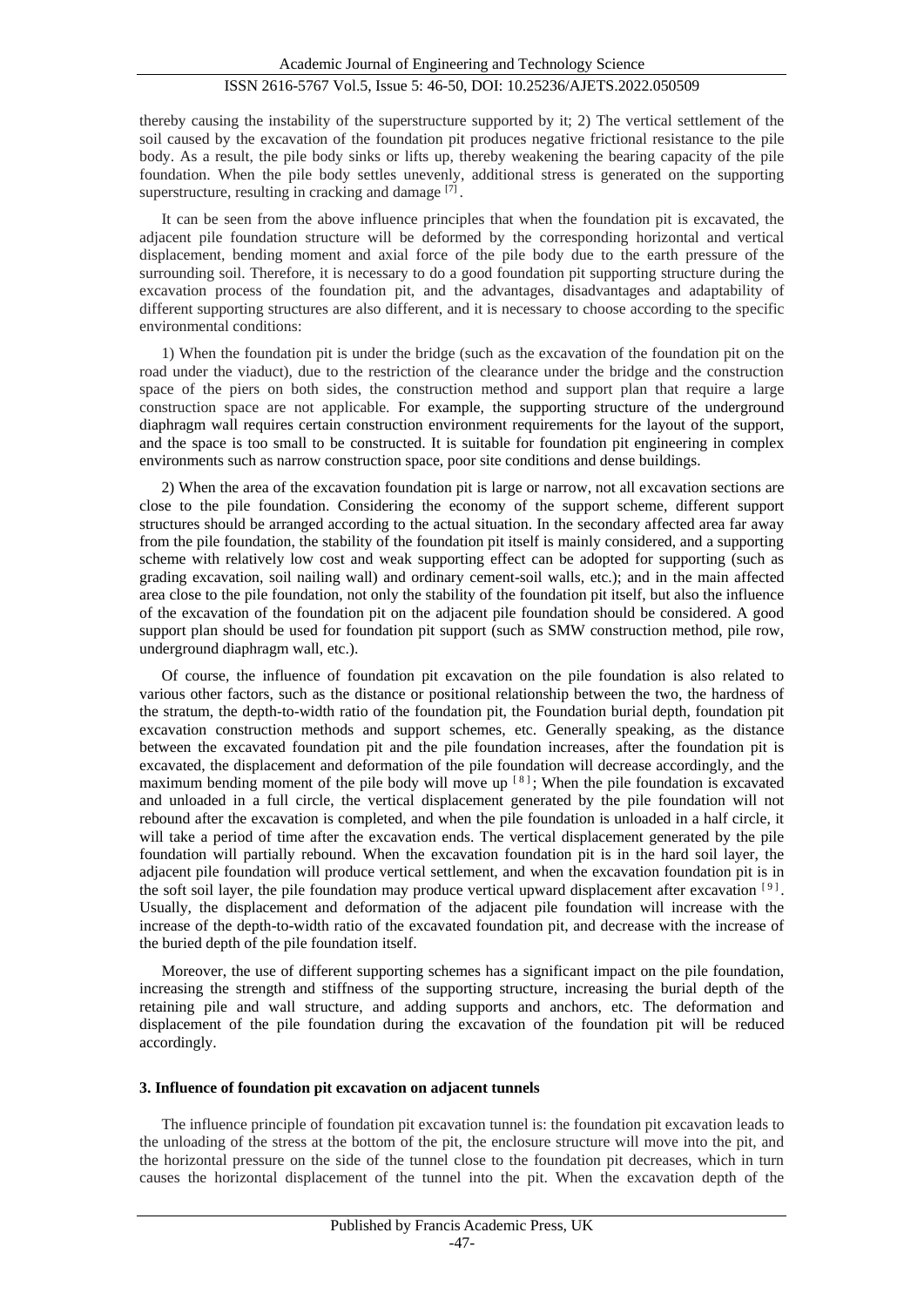## ISSN 2616-5767 Vol.5, Issue 5: 46-50, DOI: 10.25236/AJETS.2022.050509

foundation pit is shallow and less than a certain critical depth, the tunnel will generate upward additional force, and the tunnel will be uplifted and deformed; when the excavation depth is greater than another critical depth, a downward additional force will be generated, and vertical settlement deformation will occur. When the excavation depth is between these two critical depths, the tunnel may undergo subsidence or uplift deformation  $[10]$ .

Due to the rapid development of my country's subway transportation in recent years, research related to subway tunnels has also ushered in an explosion, and many valuable results have been achieved. At present, there are three main methods that can be used to analyze such problems:

1) Finite element numerical simulation method: The advantage of the finite element numerical simulation method is that the analysis problem is more comprehensive, the results are intuitive, and the soil constitutive relationship can be fully considered. However, the rationality of the numerical simulation results largely depends on the selected constitutive model and parameter values, and the modeling workload of this method is relatively large;

2) Residual stress method: The residual stress method (RSM) [11] is based on the idea of the layered sum method, and analyzes the soil spring back deformation at the tunnel location according to the residual stress field caused by excavation. The advantage of this method is that it is easy to understand and use, but the disadvantage is that only the free displacement of soil at the tunnel position is regarded as the displacement of the tunnel structure, and the effect of tunnel stiffness is not considered.

3) Two-stage method based on elastic foundation beam: The two-stage method based on elastic foundation beam is an analytical method,

In the first stage, the additional stress field of soil caused by external loads is obtained by analytical solution or finite element method; in the second stage, the tunnel is regarded as an elastic foundation beam, and the additional stress field is applied to the research system as a known condition to solve. The two-stage method has clear mechanical relationship and fast calculation speed. However, the calculation results of different foundation models selected in the second stage of this method are quite different. The more complex the foundation model, the more reasonable the calculation, but the more and more difficult the foundation parameters are. Sure. In addition, this method regards the foundation soil layer as a homogeneous soil mass, and cannot consider the natural layering of the foundation soil.

The two factors that affect the normal use of subway tunnels during foundation pit excavation are absolute deformation and non-uniform deformation. The absolute deformation leads to the change of the tunnel orientation and the overall curvature of the track, which affects the normal operation of the subway train. The uneven deformation leads to cracks in the tunnel segments, expansion of the segment joints, and structural damage to the tunnel  $[12]$ .

1) The absolute deformation of the subway tunnel generally cannot exceed 20mm, the maximum floating displacement does not exceed 15mm, and the relative bending does not exceed 1/2500. When the total upward force of the soil is greater than the sum of the gravity of the subway station and the static frictional resistance between the station and the soil, the overall upward displacement of the station; when the total upward force of the soil is less than the sum of the gravity of the subway station and the static frictional resistance between the station and the soil, the station generally sinks.

2) The force between the side near the foundation pit and the side far from the foundation pit is uneven, the station will tilt to a certain extent, and the station may sink as a whole but the side near the foundation pit floats  $[13]$ . Due to the horizontal unloading and the lateral movement of the foundation pit enclosure into the pit, the soil layer above the uplift area will subside, resulting in the subsidence of the subway tunnel in the soil layer. When the connecting part of the subway station and the tunnel floats up and the tunnel sinks, the damage to the subway tunnel structure caused by this difference in settlement is extremely serious.

The main reasons for the structural damage of the tunnel caused by the excavation of the foundation pit are the difference of settlement and the difference of horizontal displacement. After the excavation of the foundation pit, the horizontal displacement generated by the adjacent subway tunnels generally faces the foundation pit. When there is a subway tunnel around the foundation pit, the foundation pit support mostly adopts pile structures such as mixing piles or cast-in-place piles. While the foundation pit support is carried out, it can also play a certain role in strengthening the soil around the tunnel . The horizontal displacement of the adjacent existing subway tunnels can be reduced when the tunnel is arranged or close to the foundation pit, and the distance between the piles and tunnels has the greatest influence on the horizontal displacement and surface settlement of the adjacent existing subway tunnels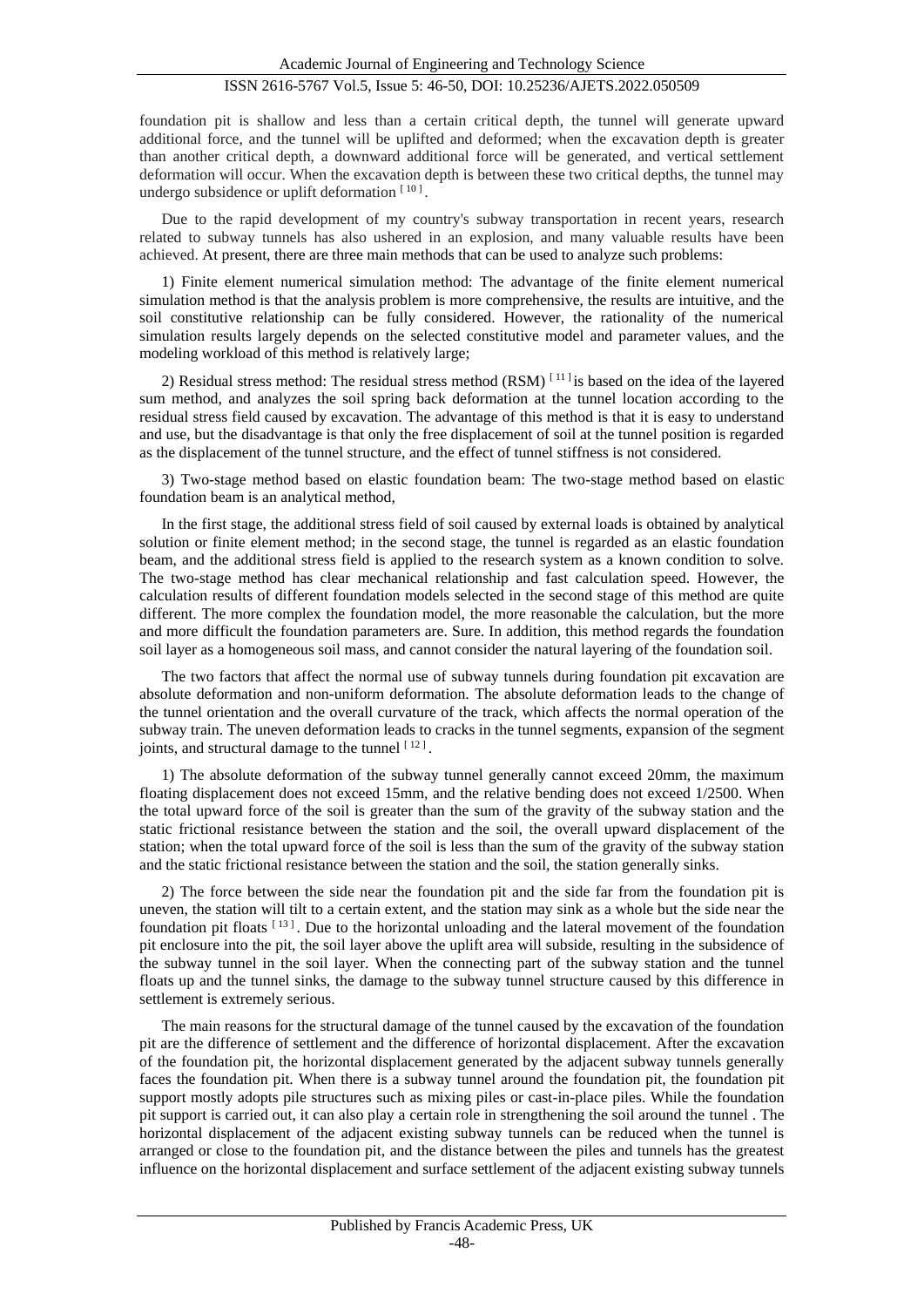## ISSN 2616-5767 Vol.5, Issue 5: 46-50, DOI: 10.25236/AJETS.2022.050509

[14] .

#### **4. Influence of foundation pit excavation on adjacent houses**

Large number of studies have shown that the influence of the foundation pit on the surrounding building structures is mainly indirect. This leads to the destruction of the building. The surface settlement caused by the excavation of the foundation pit has the characteristics of large displacement on the side close to the foundation pit and small displacement on the side far from the foundation pit. This displacement usually includes the lateral displacement of the soil behind the pile. When the indirect action of the body toward the inside and bottom of the foundation pit is applied to the building, the building often shows some unique characteristics. The response of the building to the excavation of the foundation pit mainly includes the following aspects  $[15]$ :

1) Due to the large settlement of the building close to the foundation pit and the small displacement away from the foundation pit, the buildings with good integrity will mainly tilt as a whole under the effect of this uneven settlement; for buildings with poor integrity , and local inclination often occurs within the range of settlement influence.

2) The horizontal displacement of the soil causes the building to be subjected to lateral strain. Under this action, lateral displacement often occurs. When the internal tensile strain of the component exceeds a certain limit, cracks will occur in the components of the building structure.

The response law of buildings to uneven settlement caused by excavation is mainly controlled by settlement difference and ultimate tensile strain. Therefore, when considering the design of the foundation pit supporting structure of the adjacent building, the influence of the foundation pit excavation on the building can be controlled by controlling the development of the bending moment and displacement in the building. For the multi-storey building structure, under the influence of foundation pit excavation, the horizontal displacement of the building shows the law that each floor is different and the same floor is similar, and the vertical displacement of the building shows the law that each span is different and the same span is similar.

For frame structures, the maximum horizontal displacement in buildings generally occurs at the corners of beams and columns on the top floor of the building near the foundation pit, the maximum vertical displacement occurs at the first-floor beams, and the maximum bending moment response occurs at the first-floor beams  $[16]$ .

Due to the excavation of the foundation pit, the uneven settlement of the house structure occurs, and the uneven settlement has a great impact on the stability and safety of the house. When carrying out foundation pit support, it is not only necessary to consider the stability of the foundation pit itself, but more importantly, to control the uneven settlement of the building structure. Previous studies have shown that, according to the environmental conditions of different projects, choosing piles and wall structures of different sizes to enclose the foundation pit can effectively reduce the deformation of the surrounding soil, thereby reducing the impact on adjacent houses. In addition, adding isolation piles between the foundation pit and the building can reduce the settlement of the nearby house, increase the overall stiffness of the house, and effectively adjust the uneven settlement of the house  $[17]$ .

#### **5. Summary and outlook**

With the continuous development of science and technology and the continuous improvement of underground engineering technology, many scholars have conducted research on foundation pit engineering through field measurement, experimental research and finite element analysis, and have also achieved some results. However, in recent years, due to the excavation of foundation pits, the cracking of adjacent roads and pavements, and the structural deformation and damage of bridges and houses are not uncommon. Therefore, it is necessary to conduct more comprehensive and in-depth research on the stability of the excavation of the foundation pit and its impact on the surrounding buildings and the environment, and continuously optimize the support scheme to ensure the safety and stability of the foundation pit and surrounding buildings.

#### **References**

*[1] Peck, R, B, Earth Pressure Measurements in open Cut Engineering [J]. ASCE, 1943, 108(1):*